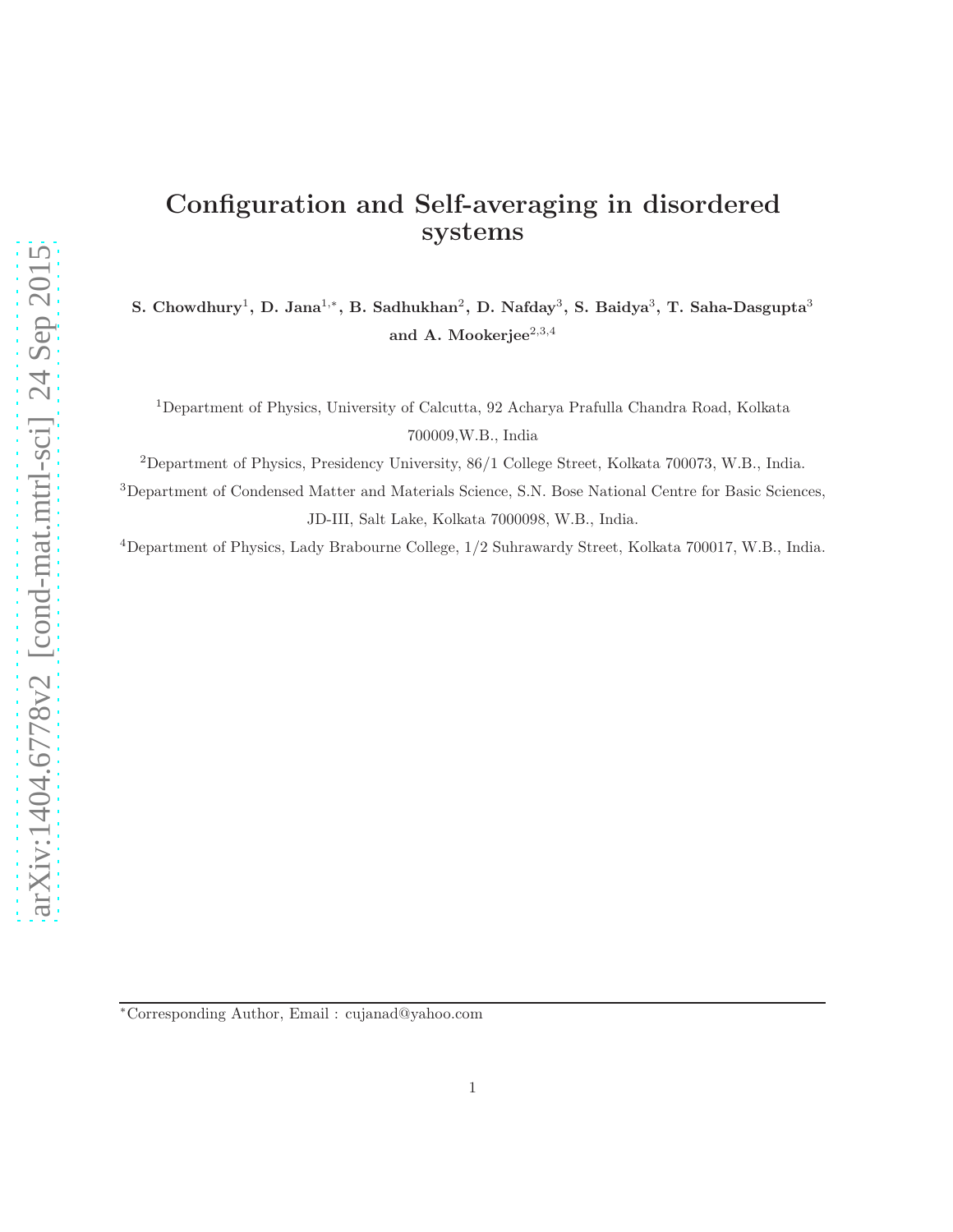#### Abstract

The main aim of this work is to present two different methodologies for configuration averaging in disordered systems. The Recursion method is suitable for the calculation of spatial or self-averaging, while the Augmented space formalism averages over different possible configurations of the system. We have applied these techniques to a simple example and compared their results. Based on these, we have reexamined the concept of spatial ergodicity in disordered systems. The specific aspect, we have focused on, is the question "Why does an experimentalist often obtain the averaged result on a single sample ?" We have found that in our example of disordered graphene, the two lead to the same result within the error limits of the two methods.

Keywords: Recursion Method; Augmented space formalism, Spatial Ergodicity PACS Nos.:71.15.-m; 71.23.An; 73.22.Pr; 74.20.Pq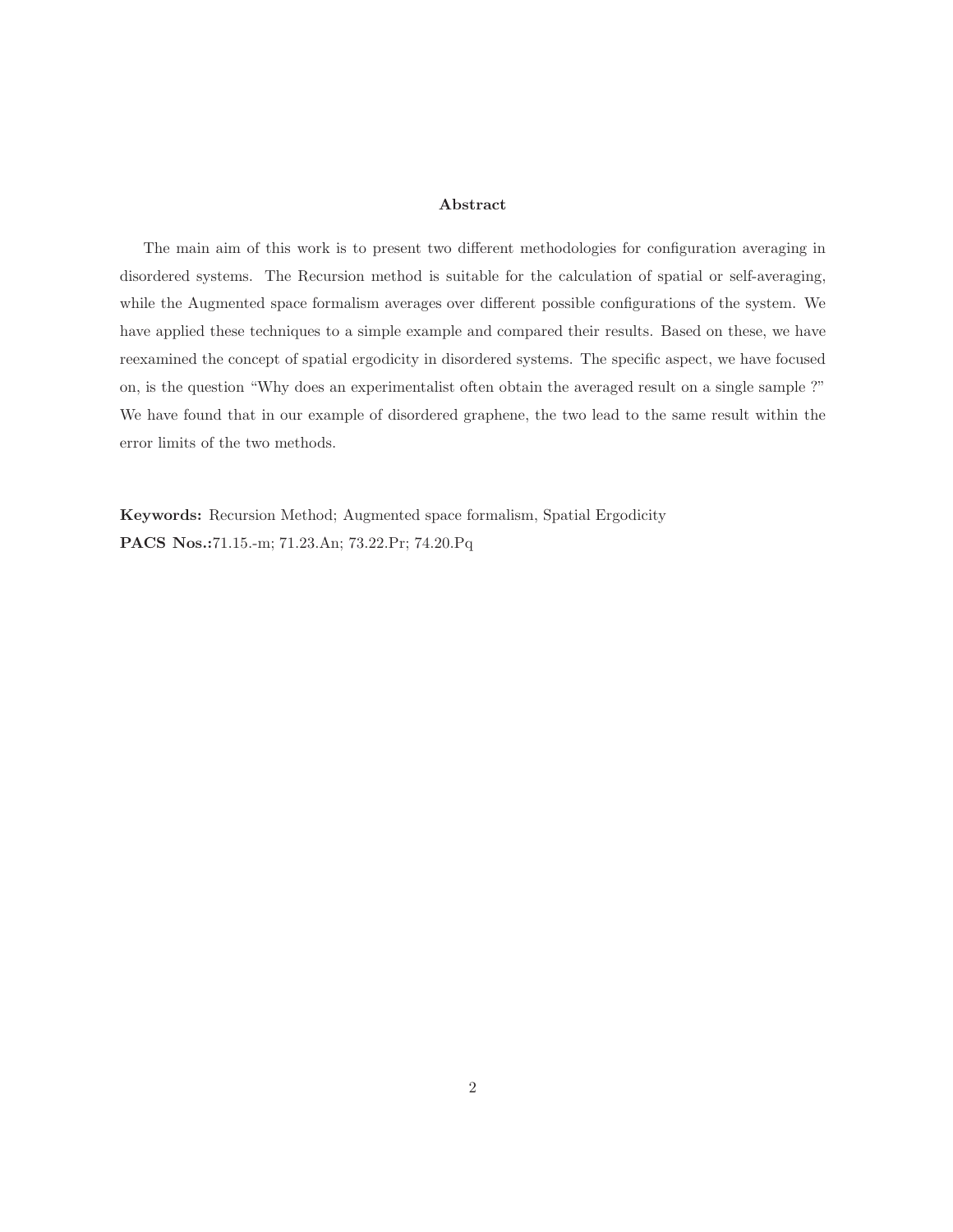#### 1 Introduction : Averaging in disordered systems

The study of averaging over all possible different 'configurations' of a quenched disordered system has been a focused problem in the theory of measurements. Configuration averaging is ubiquitous both in quantum mechanics and statistical physics. For annealed disorder, where the thermal disorder driven fluctuations control the behavior of the system, the idea of spatial ergodicity is important. At finite temperatures different possible states of a canonical ensemble, for example, are occupied with Boltzmann probabilities, and observable physical properties are averaged over the ensemble. Similarly, when we wish to measure a given physical observable in a quantum system, the result of the measurement is spread over different possible states with probabilities given by squared amplitudes of their wave function projection onto those states. Our discussions will be essentially at 0K and we shall focus on frozen or quenched disorder as in a glass or disordered alloy.

During the last four decades considerable effort has gone into devising methods for carrying out averages of physical observables over different configurations realized by disordered systems.

Why do we wish to carry out such averages and is such a procedure meaningful [\[1\]](#page-14-0)?

Let us examine a specific example. An experimentalist is carrying out energy resolved photo-emission studies on a disordered binary alloy  $A_xB_y$ . Varying the frequency of the incident photon and keeping the energy window of the excited outgoing electrons reasonably narrow, one can map out the density of states of the valence electrons for the alloy. Ideally, if the experiment is carried out on ten different samples of the same alloy, slightly different results should be obtained. Every different sample of the disordered alloy has different distributions of the A and B constituents and hence should give slightly different random results. Yet, in practice, the variation, the experimenter sees in the different samples, is well within experimental error bars. What is obtained is an average result, averaged over different realizable configurations of atomic arrangements in the alloy. The interesting fact is that averaged result is obtained in a single large sample. The same is true for other measured bulk properties like the specific heat, conductivity and different response functions.

Note that all these measured properties are global. Should there be a difference if we measure local properties with local probes ? Let us take another example of a magnetically disordered alloy AuFe (with  $\langle 10\% \rangle$  of Fe). If we measure the magnetization of a sample, it remains zero upto liquid He temperatures. Yet, if we carry out a Mössbauer study on the same alloy, there is a clear indication of a frozen local exchange field at low temperatures, indicating the existence of non-zero local magnetization.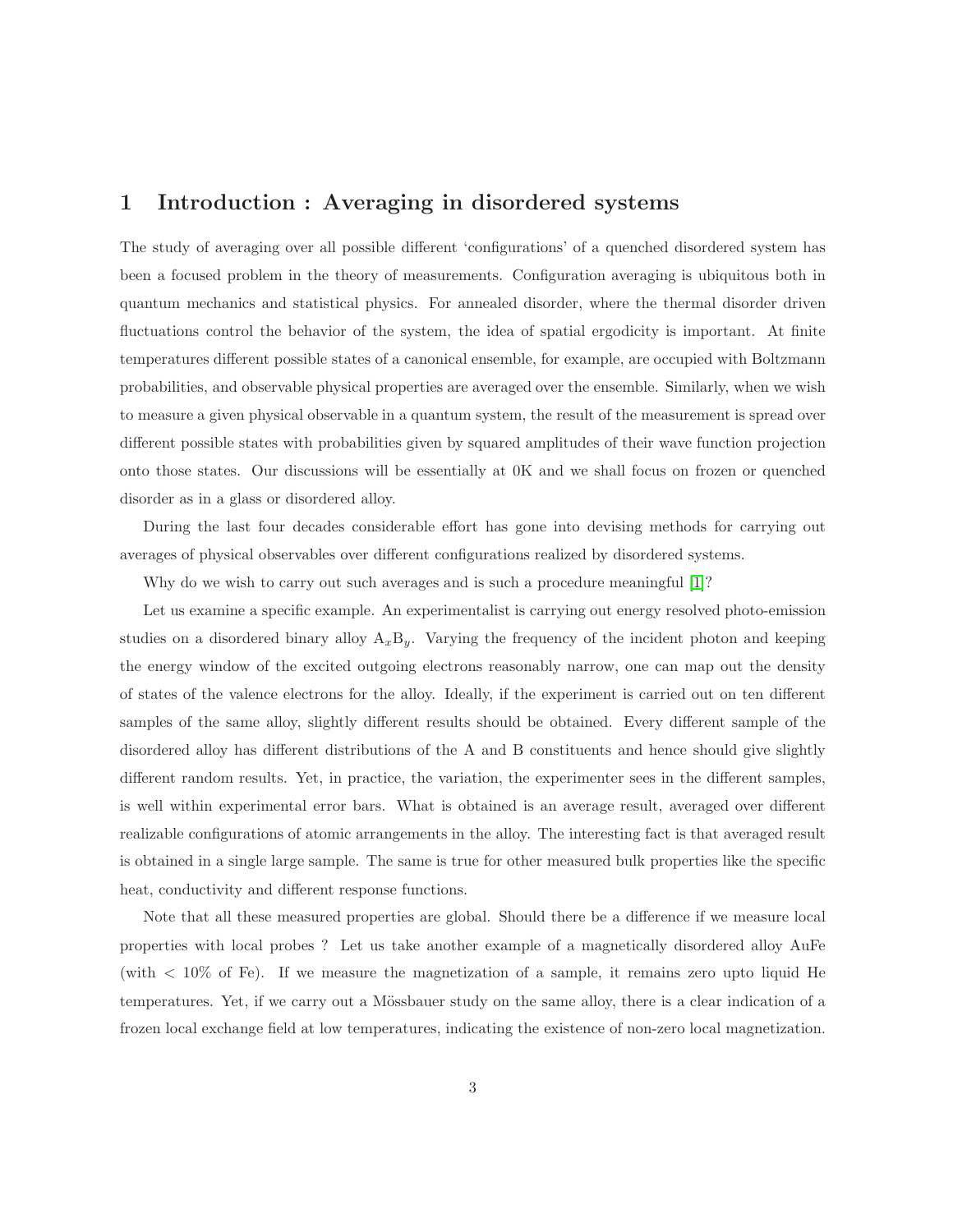Configuration averaging is meaningless if we wish to look at local properties. Even here, a degree of averaging over the far environment is relevant. Although the radioactive Fe atom giving rise to the Mössbauer spectrum sits in different environments in different samples, yet experiments yield an average exchange field distribution.

We shall focus on the question, "Why does an experimentalist working on a disordered material often obtain the averaged result from a single sample ?"

## 2 Understanding self-averaging

Why do we observe configuration averaged results in a particular macroscopic sample ? The answer lies in the idea of spatial ergodicity or self-averaging. We shall use these terms as synonyms. Let us look at the example of a random binary alloy as illustrated in Figs[.1](#page-17-0)(a) - [1](#page-17-0) (d). They show a number of different samples each with N atoms and its own A-B distribution. There are in all  $2^N$  distinct configurations. Let us label each configuration by  $\mathcal{C}_n$ , formally the configuration average of a physical quantity  $\mathcal A$  is

$$
\ll \mathcal{A} \gg_{conf} = \frac{1}{2^N} \sum_{n} \mathcal{A}(\mathcal{C}_n) \gamma(\mathcal{C}_n)
$$
\n(1)

where  $\gamma(\mathcal{C}_n)$  is the number of times a given configuration  $\mathcal{C}_n$  occurs in the collection (space) of configurations shown in Fig[.1\(](#page-17-0)a)-(d). Now, if  $N \to \infty$  then  $\gamma(C_n)/2^N$  is the probability associated with the configuration and

$$
\ll \mathcal{A} \gg_{conf} = \sum_{n} \mathcal{A}(\mathcal{C}_n) \mathcal{P}r(\mathcal{C}_n)
$$
\n(2)

Let us now take a large single sample with  $2^N$  atoms and partition it into subsystems each with N atoms. The spatial average taken over this one single sample is :

$$
\ll \mathcal{A} \gg_{spat} = (1/2^N) \sum_{n=1}^{2^N} \mathcal{A}(\vec{r}_n)
$$
\n(3)

where  $\vec{r}$  denotes the positions of the atoms. We shall now partition the sample as shown in Fig[.1](#page-17-0) (e) and group these sites into microsystems of size N atoms, so there are  $2^N/N$  such partitions which we shall call  $\mathcal{C}'_n$ , then

$$
\ll \mathcal{A} \gg_{spat} = (N/2^N) \sum_{m=1}^{2^N/N} \frac{1}{N} \sum_{m \in \mathcal{C}'_m} \mathcal{A}(\vec{r}_m)
$$
\n(4)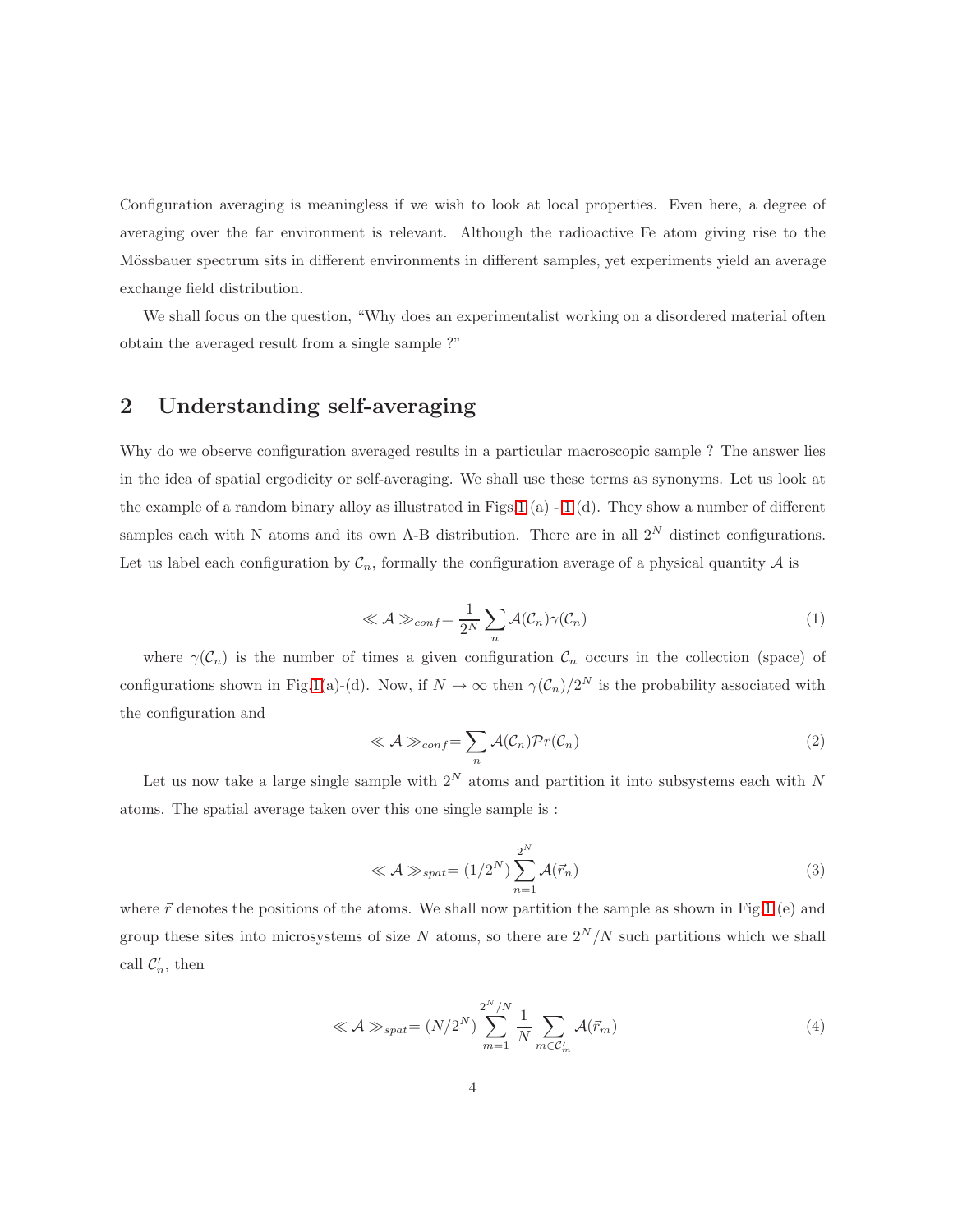In the collection  $\mathcal{C}'_m$  all distributions are not distinct. Assume that there are  $\gamma(\mathcal{C}'_m)$  identically distributed microsystems, then the above equation can be written as :

$$
\ll \mathcal{A} \gg_{spat} = (N/2^N) \sum_{m=1} \mathcal{A}(\mathcal{C}'_m) \gamma(\mathcal{C}'_m)
$$
\n<sup>(5)</sup>

If we now we let  $N \to \infty$  then we get :

$$
\ll \mathcal{A} \gg_{spat} = \sum_{m=1} \mathcal{A}(\mathcal{C}'_m) \mathcal{P}r(\mathcal{C}'_m)
$$
\n(6)

Is it then true that it follows from Eqs. (1) and (5) that the configuration average taken over many different samples is the same as the spatial average over a single sample ? The answer is in general in the negative. We should note that :

- (i) The statement is untrue for any finite system.
- (ii) The statement remains true if, as  $N \to \infty$  in such a way that each partition of the single sample also becomes infinitely large, but for every configuration (shown on Fig[.1](#page-17-0) (a)[-1](#page-17-0) (d)) there is a one-to-one correspondence with a partition shown in Fig[.1](#page-17-0) (e) and vice versa. This is a very strong statement and is known as the "Spatial Ergodic Principle" for quenched disordered systems.
- (iii) If these averages diverge as  $N \to \infty$ , but the variance diverges faster, then there is no point in talking about averages, since the fluctuations about the average dominate. Example of such a system is the intensity of starlight after it passes through a disordered dielectric medium. The fluctuations in intensity dominate over the average, causing star to twinkle even outside our atmosphere. [\[2\]](#page-14-1). The same holds for conductance fluctuations in disordered media.[\[3\]](#page-14-2).

Although numerous very detailed and rigorous works exist on temporal ergodicity [\[4,](#page-14-3) [5\]](#page-14-4), a similar detailed exposition on spatial ergodicity is scarce. The concept of spatial ergodicity is a conjecture; its mathematical proof involves many stringent pre-conditions. Many systems do not satisfy them and therefore are not spatially ergodic. In order to develop an algorithm for configuration averaging, we have to be careful to ensure that the assumption of spatial ergodicity remains valid. The aim of this paper is to introduce two different numerical techniques : one of which explicitly calculates the spatial average and the other the configuration average and then compare the two results for a simple example of disordered graphene. We have specifically chosen a two-dimensional model, as prior experience tells us that non-ergodicity appears more often in lower dimensional systems [\[3\]](#page-14-2).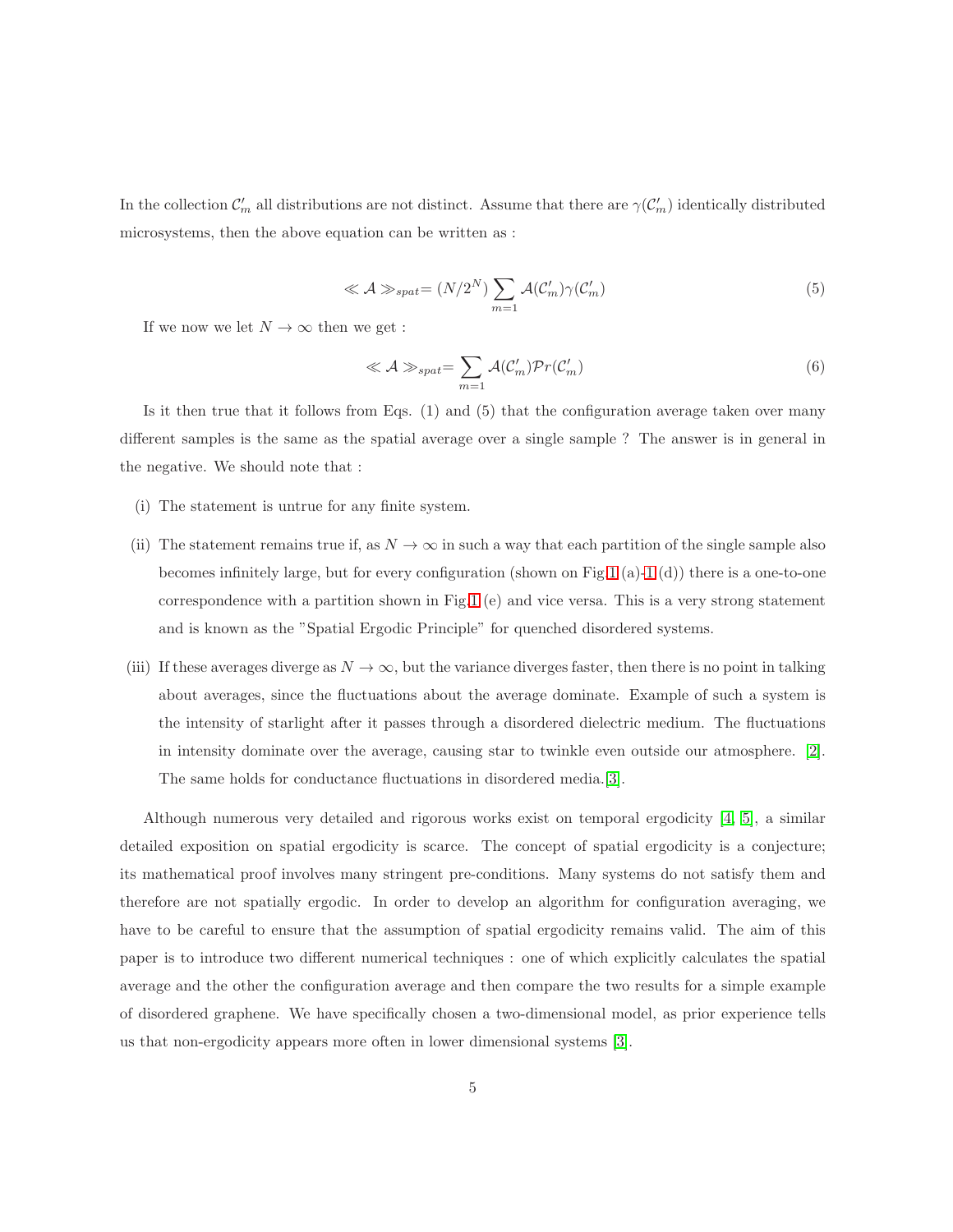#### 3 Spatial averaging and the Recursion Method

Our systems of interest are disordered systems, and consequently the Bloch Theorem fails to hold. Strictly speaking reciprocal space approaches are invalid. There has been supercell approaches, where the local disorder has been incorporated in a large supercell and periodic boundary conditions were imposed on the surfaces of the supercell. Unfortunately, the fact that whenever there are imposed periodicities, the spectral function always leads to sharp bands and the disorder induced lifetimes which gives a spread to the bands cannot be obtained. In all such approaches one has to introduce a small imaginary part to the energy to smoothen these sharp features and this is introduced arbitrarily 'by hand'. We have briefly discussed the effects of the superlattice approach and its attendant artificial periodicity imposed in Appendix 1.

We turn instead to real space techniques. We first propose a methodology to deal with spatial averaging in disordered systems. It has been argued that many of the properties of solids are crucially dependent on the local chemistry of the atoms constituting the solid [\[6\]](#page-14-5). For such properties a Black Body Theorem essentially states that the very far environment of an atom in a solid has very little influence on its local chemistry. This local environment approach to the electronic structure of solids requires an alternative to band theory for solving the Schrödinger equation. Band theory is invalid in disordered systems. Physics is better understood by means of a solution that explicitly accounts for the role of local environment. The recursion method introduced by Haydock *et al*[\[7\]](#page-14-6) is a lucid approach in this direction. It expresses the Hamiltonian in a form that couples an atom to its first nearest neighbor, then through them to its distant neighbors and so on. Mathematically, a new orthonormal basis set  $|n\rangle$  is constructed by a three term recurrence formula to make the Hamiltonian tridiagonal.The starting state  $|0\rangle$  of recursion is :

$$
|0\rangle = \frac{1}{\sqrt{N}} \sum_{i} \eta_i |R_i\rangle \tag{7}
$$

where,  $\eta_i$  take the values  $\pm 1$  randomly, so that :

$$
\langle 0|G(z)|0\rangle = \frac{1}{N} \left\{ \sum_{i} \eta_i^2 \langle R_i|G(z)|R_i\rangle + \sum_{i} \sum_{j} \eta_i \eta_j \langle R_i|G(z)|R_j\rangle \right\}
$$

Since  $\eta_i^2 = 1$  and the second term  $O(\sqrt{N})$ , the spatial average of the total density of states (TDOS) is :

$$
-\frac{1}{\pi}\ \Im m\ Tr G(E+i0) = \ll n(E) \gg_{\rm sp} \tag{8}
$$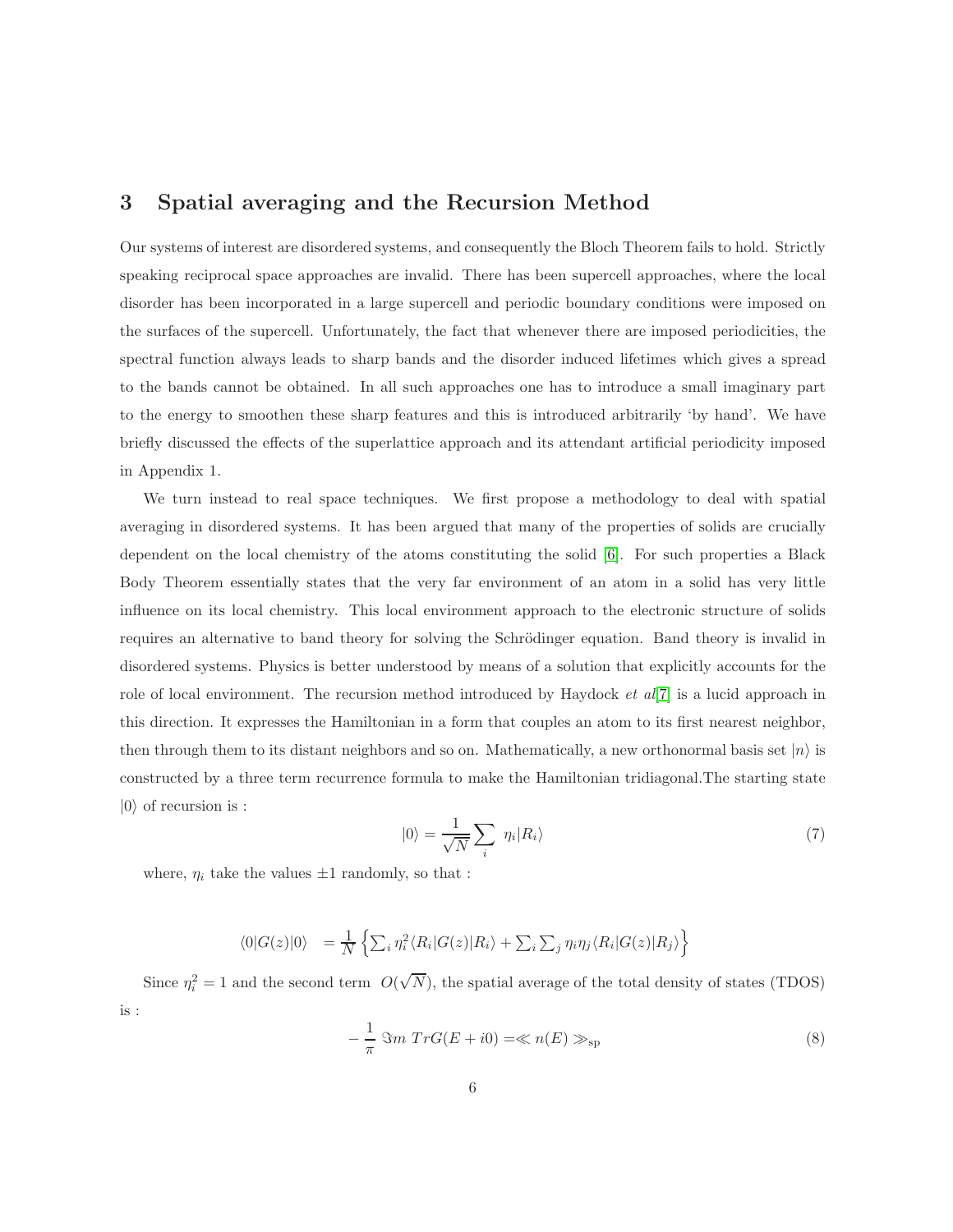The whole set of orthonormal states are generated by the following three term recurrence relation:

<span id="page-6-0"></span>
$$
\beta_{n+1}|n+1\rangle = H|n\rangle - \alpha_n|n\rangle - \beta_n|n-1\rangle \tag{9}
$$

Since we cannot apply Bloch theorem for systems where periodic symmetry is lost, we take recourse to an alternative approach of obtaining physical properties from the averaged resolvent. Haydock et al. [\[7\]](#page-14-6) have showed that using Eq. [\(9\)](#page-6-0) we can expand the resolvent as a continued fraction :

$$
\ll G_{RR}(z) \gg_{\rm sp} = \frac{1}{z - \alpha_0 - \frac{\beta_1^2}{z - \alpha_1 - \frac{\beta_2^2}{z - \alpha_2 - \frac{\beta_3^2}{z - \alpha_3 - \frac{\beta_4^2}{z - \alpha_4 - T(z)}}}}}
$$
(10)

In practice, the continued fraction is evaluated to a finite number of steps.

#### 3.1 The far environment : terminators

Right at the start we chose the real space algorithm over mean-field and supercell approaches because we do not wish to introduce artificial periodicity and miss out on the effects of long-ranged disorder. The problem with any numerical calculation is that we can deal with only a finite number of operations. In the recursion algorithm, we can go up to a finite number of steps and if we stop the recursion, or impose periodicity this would lead to exactly what we wish to avoid. The analysis of the asymptotic part of the continued fraction is therefore of prime interest to us. This is the "termination" procedure discussed by Haydock and Nex[\[8\]](#page-14-7), Luchini and Nex[\[9\]](#page-14-8), Beer and Pettifor[\[10\]](#page-14-9) and in considerable detail by Viswanath and Muller [\[11\]](#page-14-10). This terminator  $T(z)$  which accurately describes the far environment, must maintain the herglotz analytical properties. We have to incorporate not only the singularities at the band edges, but also those lying on the compact spectrum of  $H$ . Viswanath and Muller [\[11\]](#page-14-10) have proposed a terminator :

$$
T(z) = \frac{2\pi (E_m)^{(p+2q+1)/2}}{B\left(\frac{p+1}{2}, 1+q\right)} |z - E_0|^p \left\{ (z - E_1)(E_2 - z) \right\}^q
$$
\n(11)

The spectral bounds are at  $E_1$  and  $E_2$  with square-root singularities,  $E_m^2 = E_1 E_2$  and there is a cusp singularity at  $E_0$  if  $p = 1, q = 1$  or infra-red divergence if  $p = -1/2, q = 0$ .  $E_0$  sits on the compact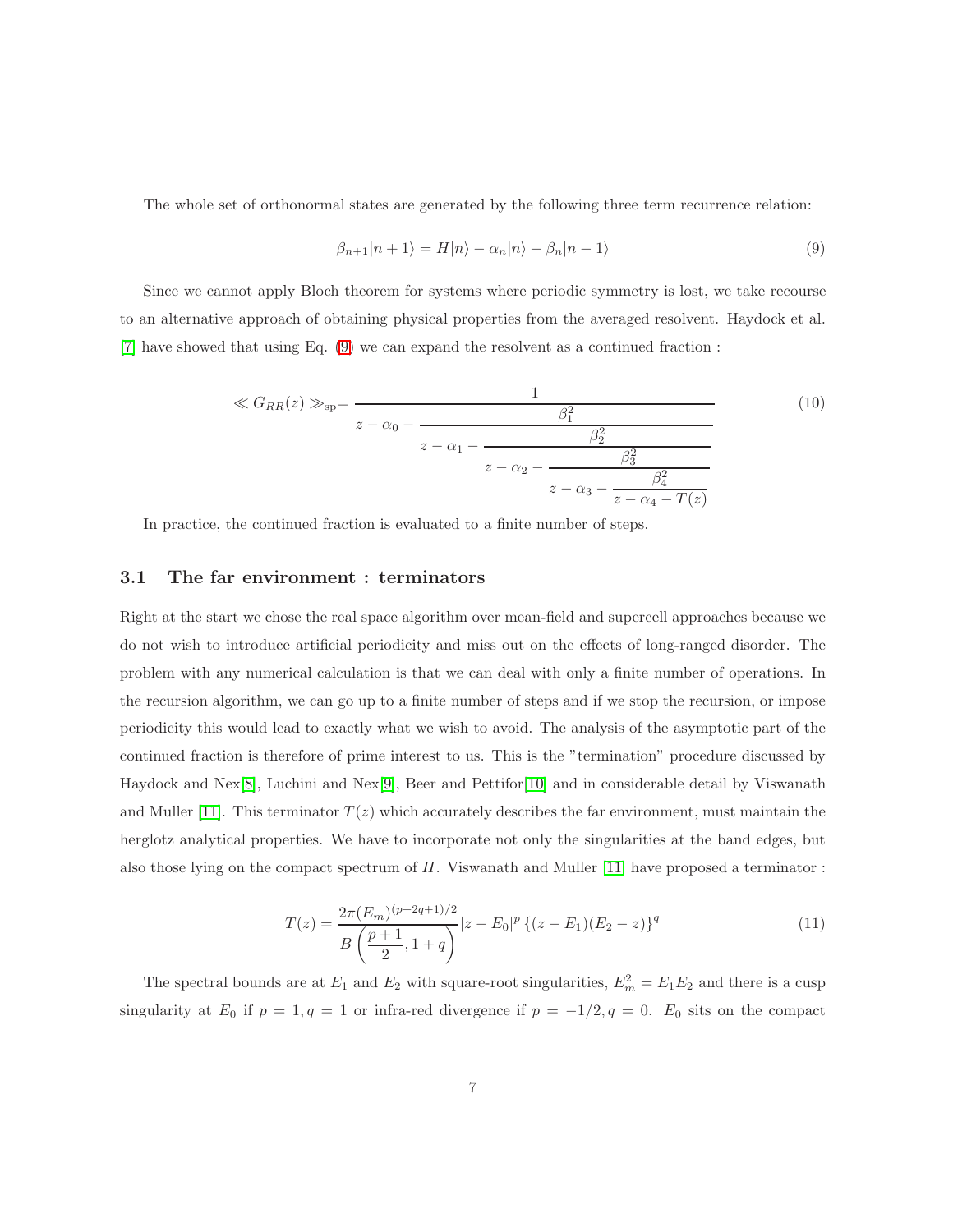spectrum of H. Magnus [\[12\]](#page-15-0) has cited a closed form of the convergent continued fraction coefficients of the terminator :

$$
\beta_{2n}^2 = E_m^2 \frac{4n(n+q)}{(4n+2q+p-1)(4n+2q+p+1)}
$$
\n
$$
\beta_{2n+1}^2 = E_m^2 \frac{(2n+2p+1)(2n+2q+p+1)}{(4n+2q+p+1)(4n+2q+p+3)}
$$
\n(12)

The parameters of the terminator are estimated from the asymptotic part of the continued fraction coefficients calculated from our recursion. Viswanath-Müller termination was used and seamlessly enmeshed with the calculated coefficients as shown in Fig. [2](#page-18-0) (a) and [2](#page-18-0) (b). In this way both the near and the far environments are accurately taken into account.

#### 4 Ensemble averaging and the Augmented Space technique

The augmented space or configuration space method had been proposed as early as 1973 by Mookerjee [\[13\]](#page-15-1). Some of the most successful beyond single-site, mean-field averaging techniques in random systems are based on this method : e.g. the travelling Cluster Approximation (CA) [\[14\]](#page-15-2) and the itinerant Coherent Potential Approximation (CPA) [\[15\]](#page-15-3). In this approach we work not only with individual configurations of the sample but also with collection of all possible configurations. Let us examine the basic concepts in this methodology.

Suppose we measure a property of the system which is not disordered. In that case we may carry out repeated measurements of the property N and get a set of results which are all the same within error bars :  $n \pm \delta$  and we get this with probability one. When the system is disordered the same set of measurements yield a set of values  $n_1, n_2 \ldots n_m \pm \delta$  with probabilities  $p_1, p_2 \ldots p_m$ . We cannot associate a scalar quantity with this property. Instead, we associate an operator  $\tilde{N}$  whose eigenvalues are the measured quantities and whose spectral density is the probability density of  $\tilde{N}$ .

Take for example, a random variable  $n_R$ , which takes the value 1 if the site R is occupied by a A type atom with probability x and 0 if the site  $R$  is occupied by a B type atom with probability y. The next problem is the inverse problem of recursion. There the tri-diagonal representation of the Hamiltonian is given and the resolvent is obtained as a continued fraction. Here, the resolvent is given and by inspection,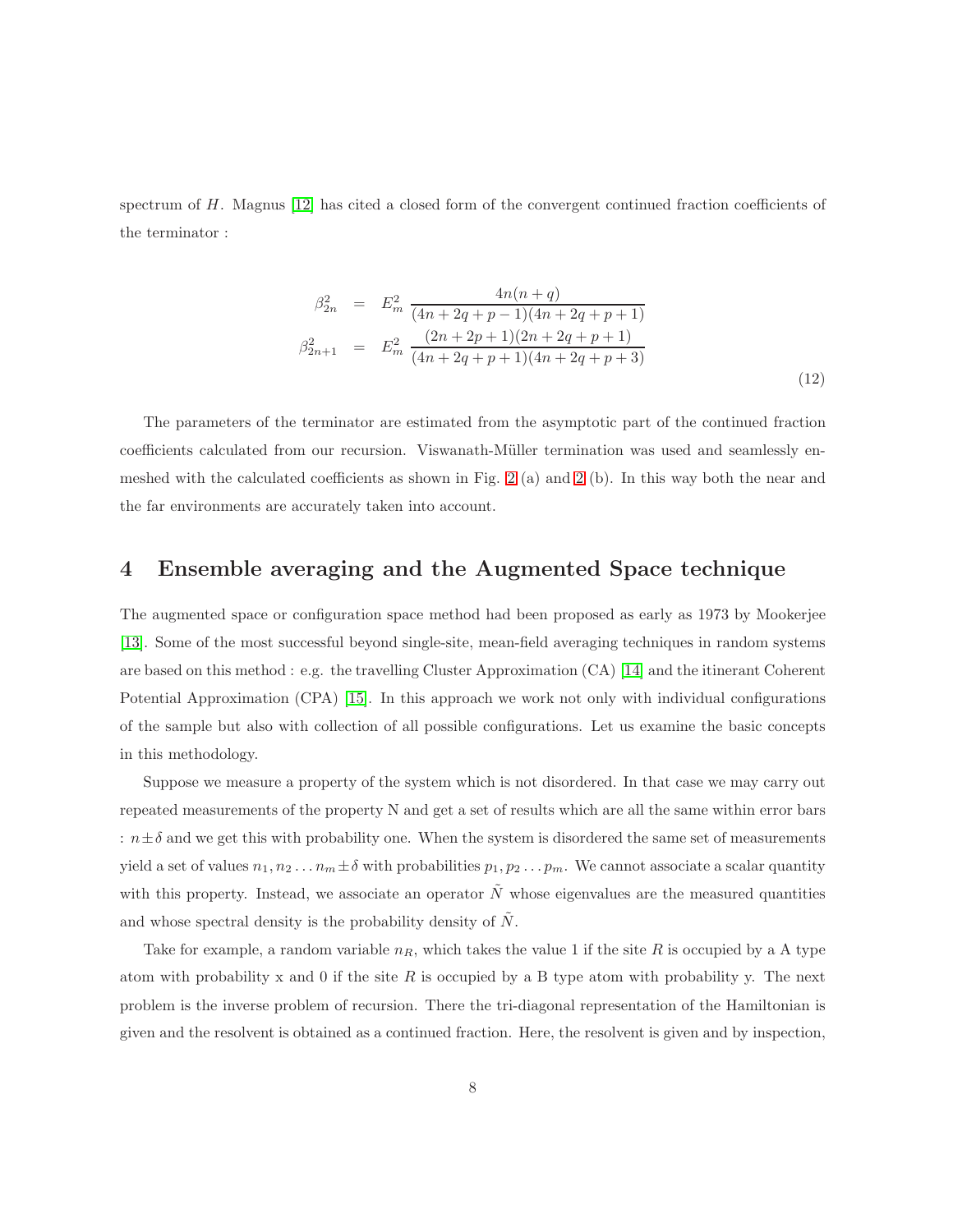related to the probability density :

$$
P(n_R) = x\delta(n_R - 1) + y\delta(n_R) = -(1/\pi)Im\left\{\frac{x}{n_R - 1} + \frac{y}{n_R}\right\}
$$
(13)

$$
= -(1/\pi)Im \frac{1}{n_R - x - \frac{xy}{n_R - y}}
$$
(14)

So

$$
\tilde{N} = \begin{pmatrix} x & \sqrt{xy} \\ \sqrt{xy} & y \end{pmatrix}
$$

The eigenvalues are 0 and 1 as expected. The above representation is in a basis :  $\mathcal{L}_R = \sqrt{x} |0\rangle + \sqrt{y} |1\rangle; \blacksquare_R = \sqrt{y} |0\rangle - \sqrt{x} |1\rangle$ 

Each member of the basis, is a 'configuration' of  $\tilde{N}$  at R. For later convenience we choose the first to be the 'reference configuration' and the second to be a disorder induced 'configuration fluctuation' whose creation from the reference configuration is described by  $b_R^{\dagger}$ . Since the disorder is binary and each site can have only one fluctuation, these fluctuations behave like fermions :

$$
b_R^{\dagger} \blacksquare_R = 0 \quad ; \quad b_R \square_R = 0
$$

Each site  $R$  has an operator and a configuration space associated with it. The system of  $N$  sites then has a configuration space  $\Phi = \prod^{\otimes} \phi_R$  of rank  $2^N$ . The number of fluctuations in a configuration is called its 'cardinality' and the sequence of sites where they occur is called its 'cardinality sequence'. Some typical configurations are shown below with their cardinalities and cardinality sequences :



These operators are in the 'configuration' space  $\Phi$  of rank  $2^N$ . They may be written as :

$$
\tilde{N}_R = I + (y - x)b_R^{\dagger}b_R + \sqrt{xy}(b_R^{\dagger} + b_R)
$$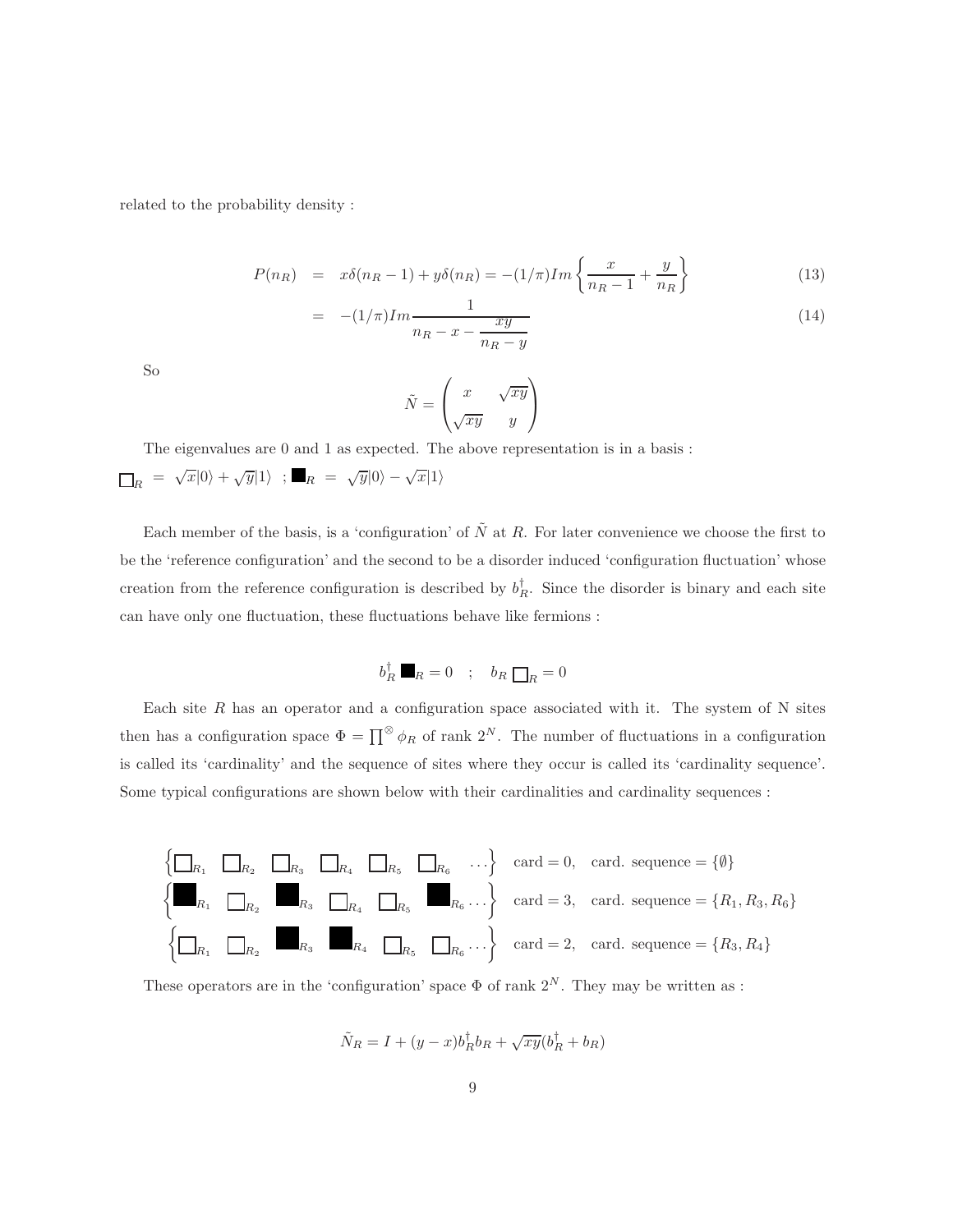The next thrust in this approach came with the Augmented Space Theorem stated by Mookerjee [\[13\]](#page-15-1). We shall try to understand this by an example :

$$
P(n_R) = (-1/\pi) \mathfrak{S}m \langle \emptyset | \Big( (n_R + i0)I - N_R \Big)^{-1} | \emptyset \rangle = (-1/\pi) \mathfrak{S}m g(z) \tag{15}
$$

where  $g(z) = \langle \emptyset | (z\tilde{I} - \tilde{N}_R)^{-1} | \emptyset \rangle$  is the resolvent of  $\tilde{N}_R$ 

and

$$
|0\rangle = \begin{array}{ccc}\n\boxed{\phantom{0}}_{R_1} & \boxed{\phantom{0}}_{R_2} & \boxed{\phantom{0}}_{R_3} & \boxed{\phantom{0}}_{R_4} & \boxed{\phantom{0}}_{R_5} & \boxed{\phantom{0}}_{R_6} & \cdots\n\end{array}
$$

Let  $f(n_1, n_2 \ldots n_k \ldots)$  be a well behaved function of the set of independent random variables  $\{n_1, n_2, \ldots n_k \ldots\}$ , then

$$
\ll f(n_1, n_2 \dots) \gg \quad = \quad \int dn_1 \int dn_2 \dots f(n_1, n_2 \dots) P(n_1) P(n_2) \dots
$$
\n
$$
= \quad \oint dz_1 \oint dz_2 \dots f(z_1, z_2 \dots) \ g(z_1) g(z_2) \dots
$$

Using the completeness of the eigenbasis of  $\{\tilde{N}_R\}$ 

$$
\langle \emptyset | \oint dz_1 \oint dz_2 \dots f(z_1, z_2, \dots) \int d\rho(\mu_1) \int d\rho(\mu_2) \dots |\mu_1, \mu_2 \dots \rangle \langle \mu_1, \mu_2 \dots | \dots
$$

$$
\prod (zI - N_R)^{-1} \int d\rho(\mu_1') \int d\rho(\mu_2') \dots |\mu_1', \mu_2' \dots \rangle \langle \mu_1', \mu_2' \dots | \emptyset \rangle
$$

Now using the orthogonality of the eigenstates of  $\{\tilde{N}_R\}$  :

$$
= \langle \emptyset | \int d\rho(\mu_1) \int d\rho(\mu_2) \dots | \mu_1, \mu_2 \dots \rangle \left[ \oint dz_1 \oint dz_2 f(z_1, z_2, \dots) \prod (z - \mu_k)^{-1} \right] \langle \mu_1, \mu_2 \dots | \emptyset \rangle
$$
  

$$
= \langle \emptyset | \left[ \int d\rho(\mu_1) \int d\rho(\mu_2) \dots | \mu_1, \mu_2 \dots \rangle f(\mu_1, \mu_2, \dots) \langle \mu_1, \mu_2 \dots \rangle \right] | \emptyset \rangle
$$

Finally,

$$
\ll f(n_1, n_2 \dots) \gg = \langle \emptyset | \widetilde{f}(\widetilde{N}_1, \widetilde{N}_2 \dots) | \emptyset \rangle
$$

The operator on the right-hand side is the same operator function of the operators  $N_1, N_2, \ldots$  as the function f was of  $n_1, n_2, \ldots n_3$ . This is the central result of the augmented space technique : configuration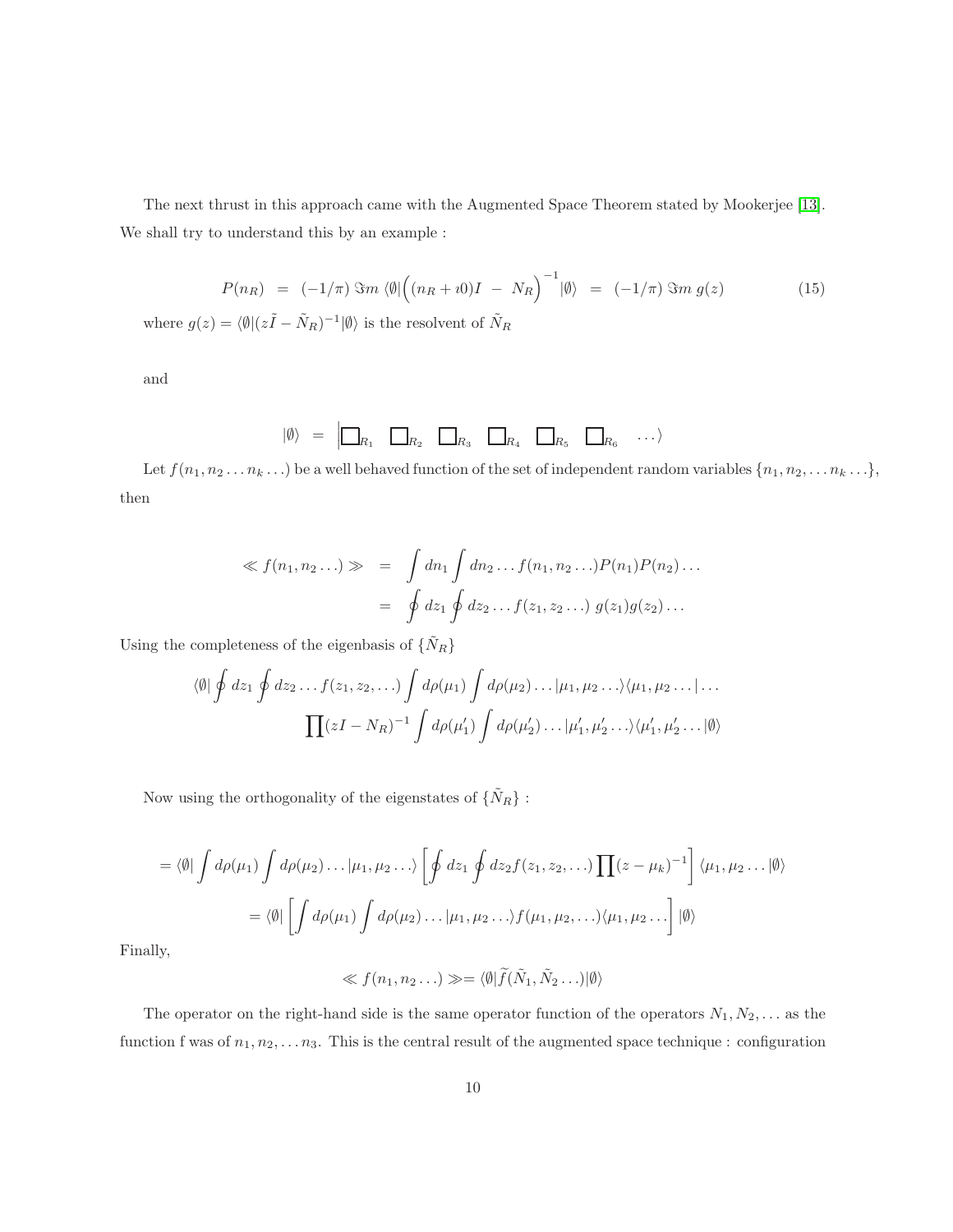averages are specific matrix elements in the full augmented space, which carries not only the information about the underlying lattice, but also how that lattice is randomly decorated with the two constituents subject to their concentrations.

Let us return to the disordered binary alloy described by the Hamiltonian :

$$
H = \sum_{R} [\epsilon_B + (\epsilon_B - \epsilon_A) n_R] a_R^{\dagger} a_R + ...
$$
  
...+ 
$$
\sum_{R} \sum_{\chi} [t^{BB}(\chi) + t^{(2)}(\chi) n_R n_{R+\chi} + t^{(1)}(\chi) (n_R + n_{R+\chi})] a_{R+\chi}^{\dagger} a_R
$$
 (16)

Here,  $t^{(1)}(\chi) = t^{AB}(\chi) - t^{BB}(\chi)$  and  $t^{(2)}(\chi) = t^{AA}(\chi) + t^{BB}(\chi) - 2t^{AB}(\chi)$ , where  $\chi = R - R'$ .

This Hamiltonian is an operator in a Hilbert space  $\mathcal H$  spanned by the denumerable basis  $\{|R\rangle\}$ . We now turn to the augmented space formalism and associate with each random variable  $n_R$  an operator  $N_R$ such that its eigenvalues are the values attained by  $n_R$  and the density of states of  $N_R$  is the probability density of  $n_R$  for attaining its values. For binary randomness (e.g.  $n_R$  takes the values 0 and 1 with probabilities x and y) the space  $\phi_R$  in which  $N_R$  acts is of rank 2.

The 'augmented Hamiltonian' can then be written as :

$$
\widetilde{H} = \sum_{R} \left[ \ll \epsilon \gg +\Delta \left\{ (y-x)b_R^{\dagger} b_R + \sqrt{xy}(b_R^{\dagger} + b_R) \right\} \right] a_R^{\dagger} a_R + \dots
$$

$$
\dots + \sum_{R} \sum_{\chi} \left[ \ll t(\chi) \gg + \sqrt{xy}t^{(2)}(\chi)(b_R^{\dagger} + b_{R+\chi}) + t^{(1)}(\chi)(b_R^{\dagger} + b_{R+\chi}) \right] a_{R+\chi}^{\dagger} a_R \quad (17)
$$

Here,  $a_R$ ,  $a_R^{\dagger}$  are electron destruction and creation operators,  $\Delta = (\epsilon_B - \epsilon_A)$ . The Augmented Space Theorem[\[16\]](#page-15-4) then leads to :

$$
\ll G(R, R', z) \gg = \langle R \otimes \{\emptyset\} | (z\tilde{I} - \tilde{H})^{-1} | R' \otimes \{\emptyset\} \rangle \tag{18}
$$

The result is significant, since we have reduced the calculation of averages to one of obtaining a particular matrix element of an operator in the configuration space of the variable. Physically, of course, the augmented Hamiltonian is the collection of all Hamiltonians. This augmented Hamiltonian is an operator in the augmented space  $\Psi = \mathcal{H} \otimes \Phi$  where H is the space spanned by the tight binding basis and  $\Phi$  the full space of all configurations. The result is exact. Approximations can now be introduced in the actual calculation of this matrix element in a controlled manner.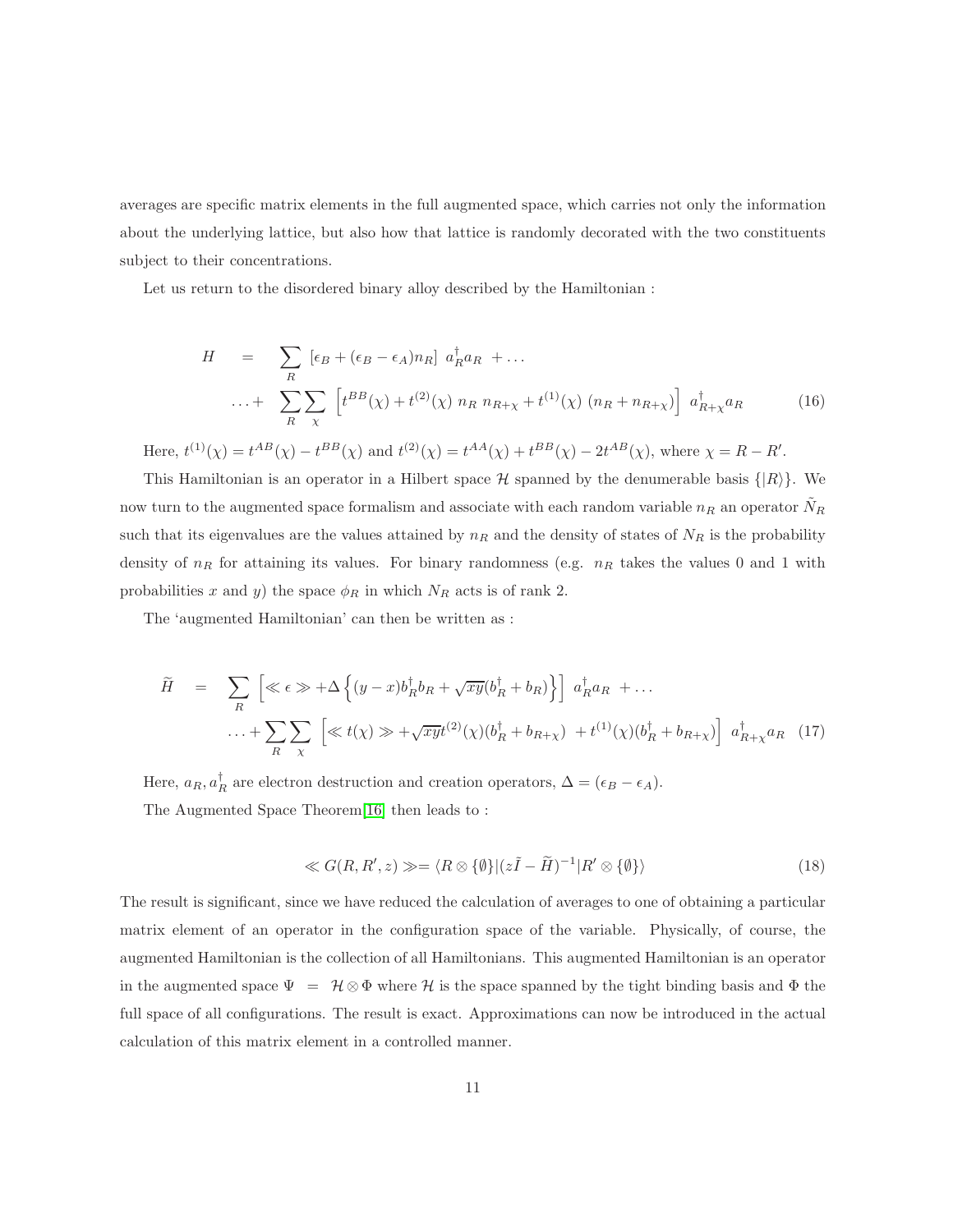The same recursion method used for spatial averaging ( Haydock et al. [\[7\]](#page-14-6)) is ideally suited for obtaining matrix elements in augmented space. Since configuration averaging is an intrinsically difficult problem, we must pay the price for the above simplification. This comes in the shape of the enormous rank of the augmented space. For some time it was thought that recursion on the full augmented space was not a feasible proposition. However, if randomness is homogeneous in the sense that  $p(n_R)$  is independent of the label R, then the full augmented space has a large number of local point group and lattice translational symmetries. These have been utilized to reduce vastly the rank of the effective space on which the recursion can be carried out. Recursion on augmented space can be done now with ease, even on desktop computers.

#### 5 A simple application to disordered graphene

It would be interesting to apply our two different techniques on a simple, yet interesting system. We have chosen disordered graphene. The choice of this example was both because of interest in graphene and because non-ergodicity seems to be more probable in lower dimensional systems [\[3\]](#page-14-2). Disorder in graphene can significantly modify the electronic properties because the interplay between electron-electron interactions and the disorder controls the low energy regime of electrons in graphene [\[17,](#page-15-5) [18,](#page-15-6) [19,](#page-15-7) [20\]](#page-15-8). The presence of disorder in graphene can emerge through various synthesis processes when there occurs an interaction with the substrates due to its exposed surface. Various kinds of nature of defects such as random impurities and vacancies present in graphene can change the electronic structure. Chemical substitution and irradiation are some of the effective methods to produce local disorder in graphene. In fact, recently, Pereira et al. [\[21\]](#page-15-9) have shown the dramatic changes (such as localized zero modes, gap and pseudo-gap behavior and strong resonances) in the low energy spectrum of graphene within the tight binding approximation due to this local disorder.

With this motivation, let us introduce a simple, non-trivial model of a disordered graphene sheet. This is described by a tight-binding Hamiltonian with a single band  $p_z$  per site. Anderson [\[22\]](#page-15-10) studied this model in his now celebrated 1958 paper and it goes under his name.

$$
H = \sum_{R} \varepsilon_{R} \mathcal{P}_{R} + \sum_{R} \sum_{R'} t_{RR'} \mathcal{T}_{RR'} \tag{19}
$$

Here  $\mathcal{P}_R = |R\rangle\langle R|$  and  $\mathcal{T}_{ij} = |R\rangle\langle R'|$  are projection and transfer operators on the space spanned by the tight-binding basis  $\{|R\rangle\}$ . The simplest model of a void is just the removal of an atom from a site R,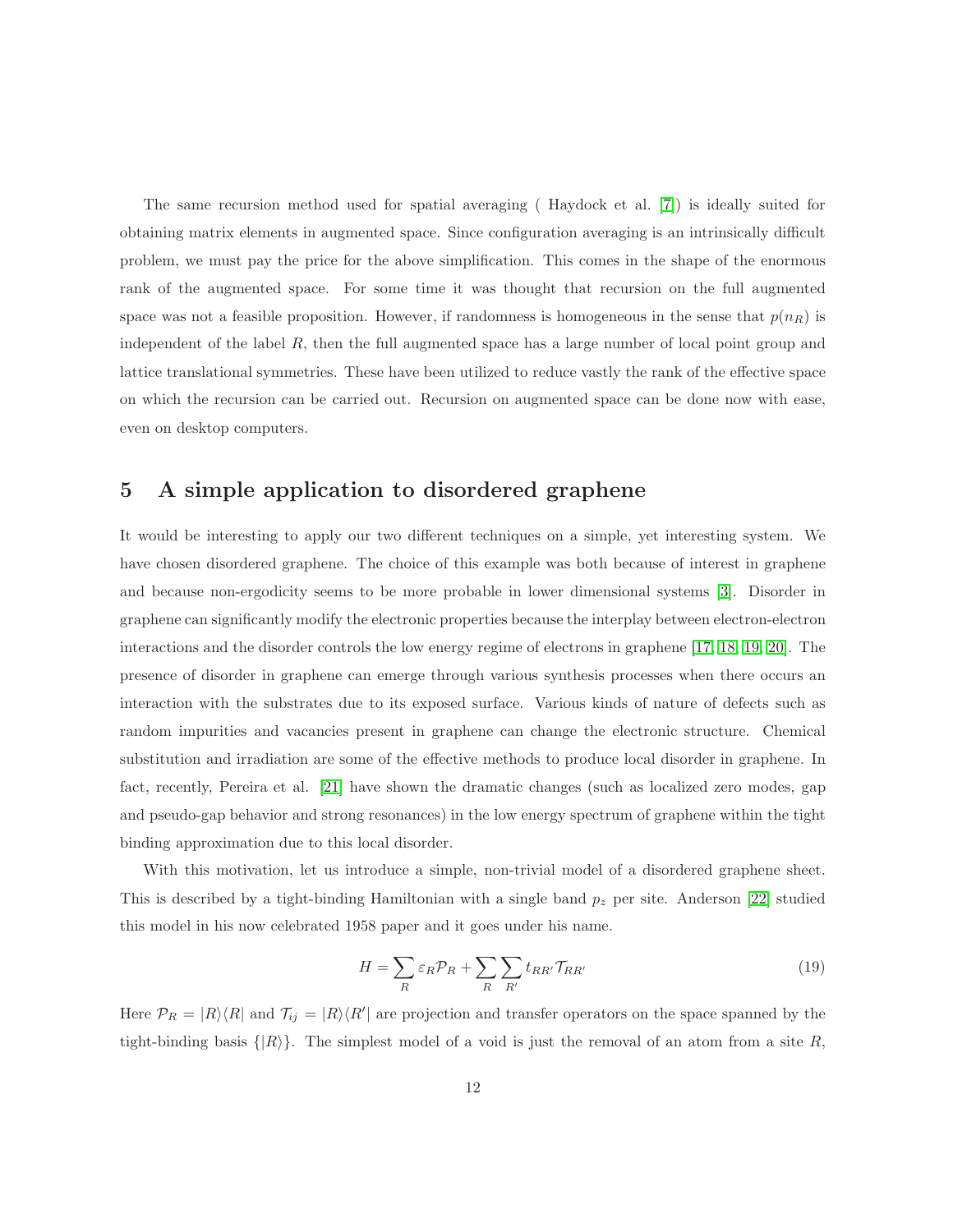putting  $t_{R'R} = 0$  and  $\varepsilon_R \to -\infty$ . We have used the tight-binding linear muffin-tin orbitals (TB-LMTO) technique followed by a N-th order muffin-tin orbitals (NMTO) downfolding to obtain the parameters of the single  $p_z$  orbital per site model. The pristine graphene itself is a open structure and required inclusion of three empty spheres for proper space filling. When we randomly removed carbon atoms to produce voids, the space had to be replaced by empty spheres.

The tight-binding parameters are shown in Table [1.](#page-12-0) The overlap t decays with distance. In this work we have truncated at the nearest neighbor distances. The results of TB-LMTO band structure for graphene are shown in Figs[.3\(](#page-19-0)a) and [3\(](#page-19-0)b). For justification of  $p<sub>z</sub>$  only downfolding, we have compared the various orbital projected partial density of states (PDOS) in Fig[.3\(](#page-19-0)c).

#### 6 Results and discussion

We have applied the two above techniques : the real space recursion and augmented space to obtain the density of states (DOS) for graphene with random voids. The former yields the spatial averages, while the latter yields configuration averages. Figs[.4\(](#page-20-0)a) -  $4(f)$  compare the spatial and configuration averages of three void compositions. Other than the energy resolution difference in the two methods (discussed shortly in the Appendix) our conclusion is that disordered graphene is self-averaging.

However there is a subtle point which we should comment on :

If we examine the band edges, we note that whenever there is periodicity at any scale at all, the band edges are sharp and quadratic. Long range disorder leads to band tailing. Signs of this appear in the configuration averaged results. This disorder induced band tailing has been known for decades and it would be interesting to examine if the tail states are localized or not.

Again periodicity at whatever scale leads to structure in the DOS. This is smoothened out by the disorder scattering induced complex 'self-energy'. Occasionally practitioners of super-cell techniques introduce an artificial imaginary part to the energy. This smoothes these structures too, but the procedure

<span id="page-12-0"></span>Table 1: Tight-binding parameters generated by NMTO.  $\chi_n$  refer to the n-th nearest neighbor vector on the lattice.

| (eV) | $t(\chi_1)$     | $t(\chi_2)$ | $t(\chi_3)$ |
|------|-----------------|-------------|-------------|
|      | $-0.291 -2.544$ | 0.1668      | $-0.1586$   |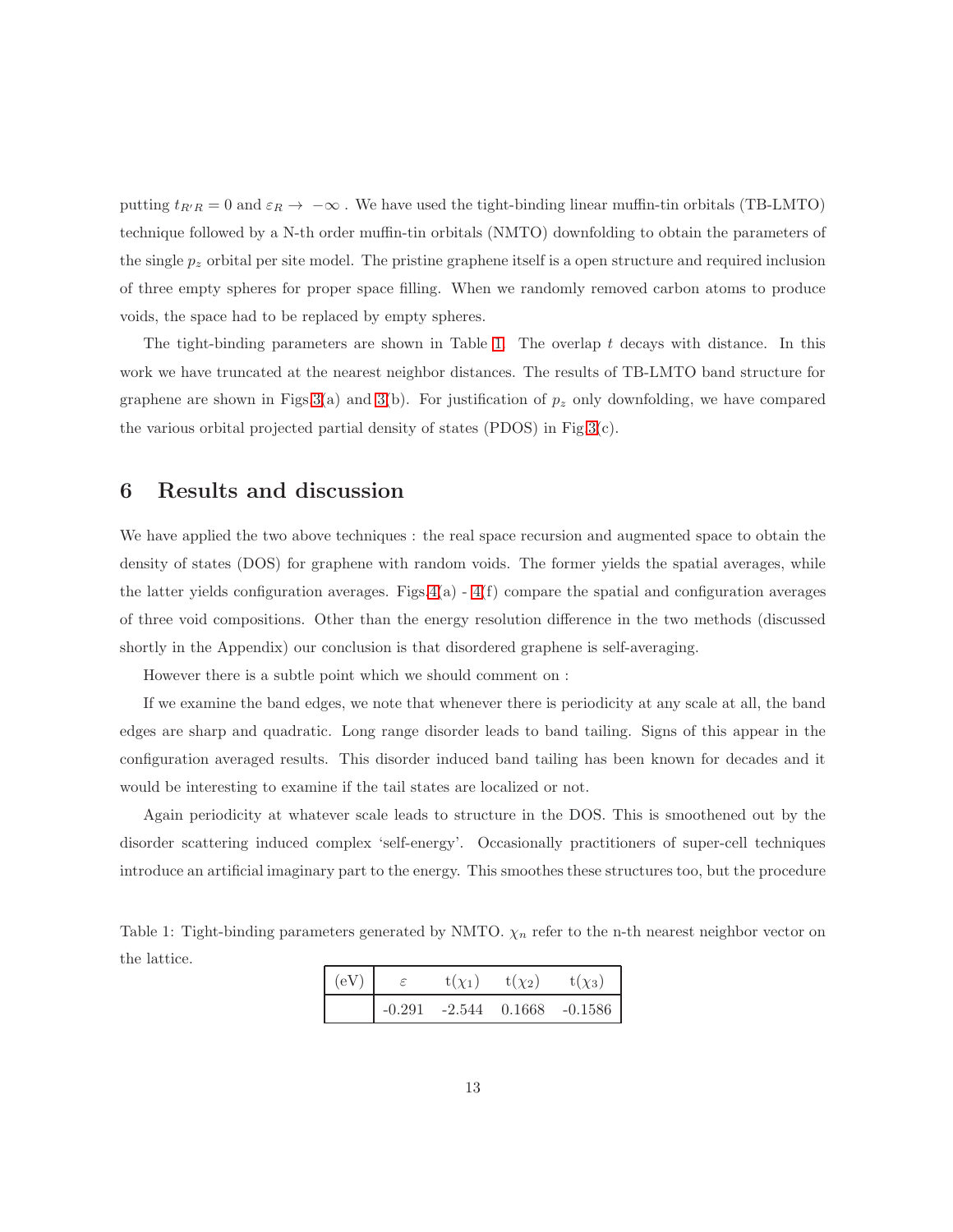is entirely ad hoc. Augmented space leads to an energy dependent self-energy systematically.

It is important to note that the inverse of the imaginary part of the self-energy, called the "life time" is accessible to neutron scattering experiments. The spatial averages cannot access this "life-time" effect and it is essential to carry out configuration dependent averaging to calculate it.

Further insights into different averaging procedures is desirable. Besides, the TDOS results obtained here can be verified through scanning tunneling microscopy and the effect on the TDOS particularly at the Fermi energy / Dirac point should reflect on the electronic transport process.

### 7 Conclusions

We have employed two techniques, the real space recursion and augmented space to obtain the density of states for graphene with random voids. The numerical results obtained here clearly indicate that spatial ergodicity holds good for graphene with random voids.

## Appendix

It will be interesting to understand why different methods have different energy resolutions. Periodicity and the Bloch Theorem leads to the labeling of quantum states by a real vector  $\vec{k}$  and a supplementary band label 'n'.

$$
\langle \vec{k}, n | G(z) | \vec{k}, n \rangle = \frac{1}{z - E_n(\vec{k})}
$$

So that :

$$
-(1/\pi)\sum_{n} Im G(E + i0, \vec{k}, n) = \sum_{n} \delta(E - E_n(\vec{k}))
$$

For a fixed  $\vec{k}$  this is a set of delta functions. If we abandon periodicity and adopt the augmented space formalism :

$$
-(1/\pi)\sum_{n} Im \ll G(E + i0, \vec{k}, n) \gg = -(1/\pi)\sum_{n} Im \frac{1}{E - E_n(\vec{k}) - \Sigma_r(E, \vec{k}) - i\Sigma_{im}(E, \vec{k})}
$$

$$
= \sum_{n} \frac{[1/\pi\tau(E, \vec{k}, n)]}{[(E - E'_n(\vec{k}))^2 + [(1/\tau(E, \vec{k}, n)]^2]}
$$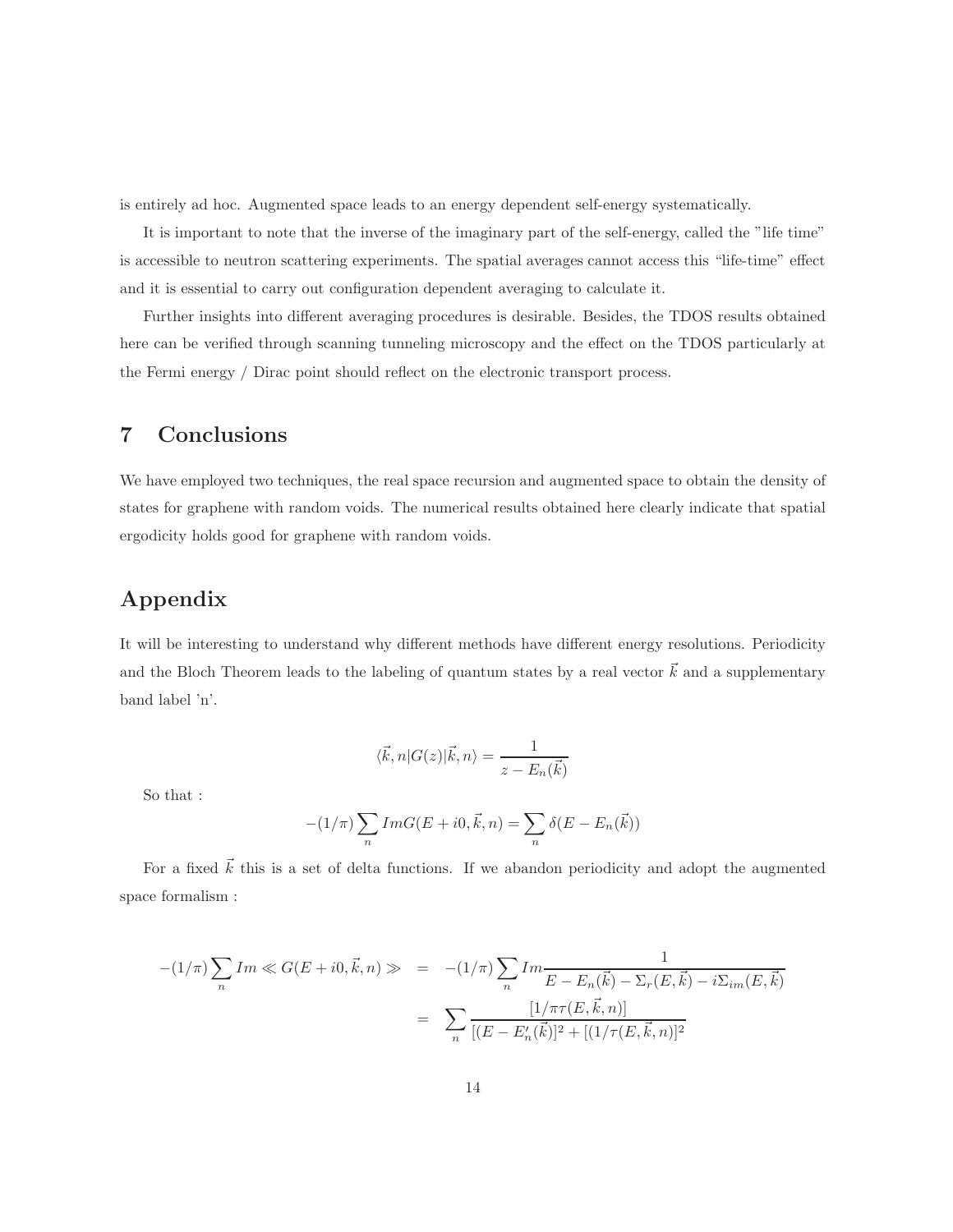This spectral density comes out to be much smoother and the smoothening lifetime has its origin in scattering by disorder fluctuations. Moreover the lifetime emerges out of the calculations and no external broadening or smoothening factors are required.

### Acknowledgments

SC would like to thank DST, India for financial support through the Inspire Fellowship. This work was done under the HYDRA collaboration between our institutes.

## <span id="page-14-0"></span>References

- <span id="page-14-1"></span>[1] A Cunha Physicæ (Arnold P. Gold Foundation (APGF), Brazil) 10 9 (2011)
- <span id="page-14-2"></span>[2] S Chandrasekhar Radiative Transfer New York : Dover Publications Inc (1960)
- <span id="page-14-3"></span>[3] A Mookerjee and A Jayannavar *Pramana* **34** 441 (1990)
- <span id="page-14-4"></span>[4] M Badino The Foundational Role of Ergodic Theory U.S.A : Springer 11 323 (2005)
- <span id="page-14-5"></span>[5] J van Lith Study of history and philosophy of modern physics 32 581 (2001)
- <span id="page-14-6"></span>[6] R Haydock Solid State Physics : Advances in Research and Applcation (New York : Academic Press) (eds.) R Haydock, H Ehrenreich, F Seitz and D Turnbull Vol 35, p 215 (1980)
- <span id="page-14-7"></span>[7] R Haydock, V Heine and M Kelly J. Phys. C : Solid State Phys 5 2845 (1972)
- <span id="page-14-8"></span>[8] R Haydock and C Nex Phys. Rev. B 74 20521 (2006)
- <span id="page-14-9"></span>[9] M Luchini and C Nex J. Phys. C : Solid State Phys. 20 3125 (1987)
- <span id="page-14-10"></span>[10] N Beer and D Pettifor Electronic Structure of Complex Systems (New York : Plenum Press) (eds.) P Phariseau and W Temmerman Vol 113, p 769 (1982)
- [11] V Viswanath and G Müller *The Recursion Method, Applications to Many-Body Dynamics* (Germany : Springer-Verlag) H Araki, E Brezin, J Ehlers, U Frisch, K Hepp, R L Jaffe, R Kippenhahn, H A Weidenmuller, J Wess, J Zittartz and W Beiglbock (1994)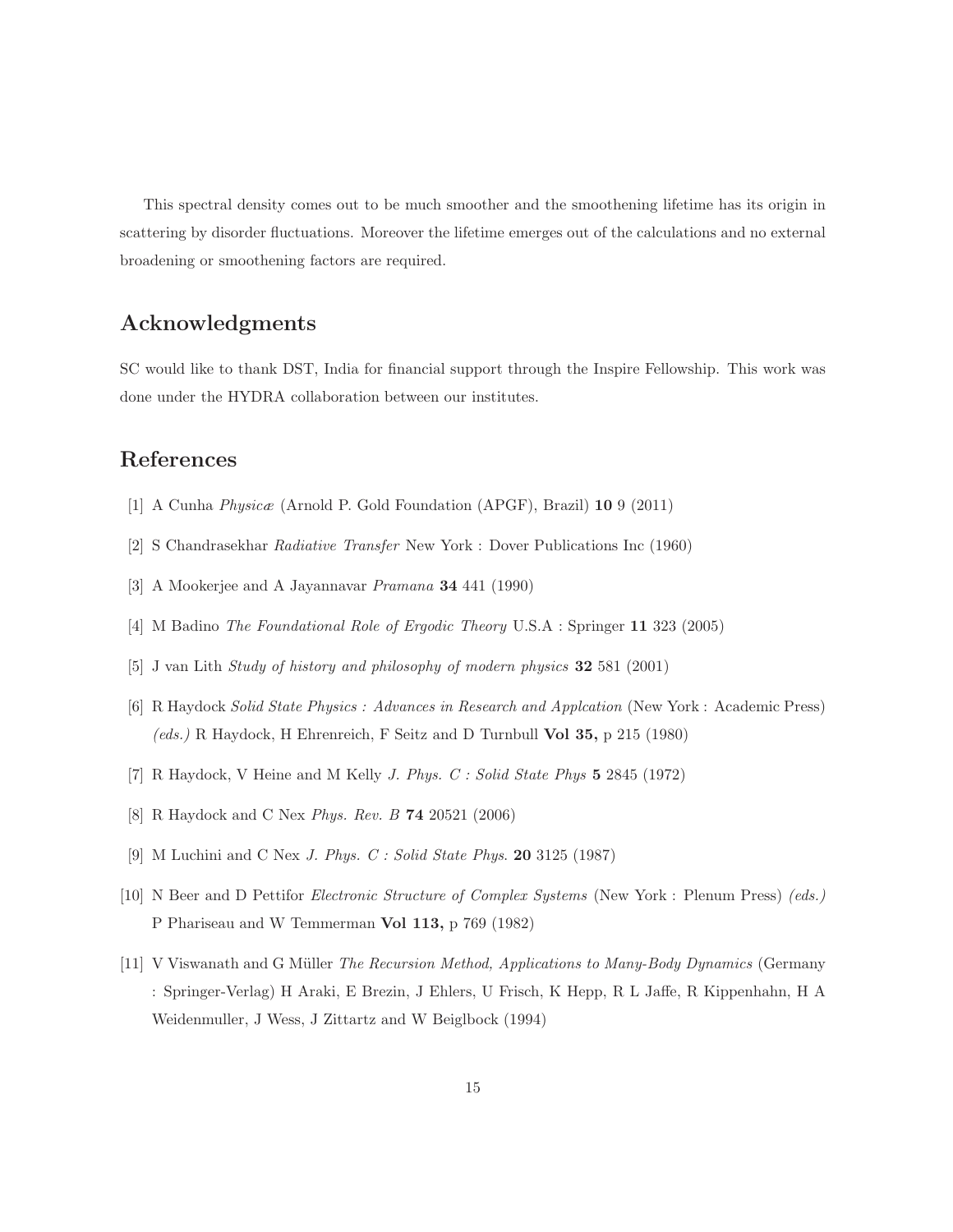- <span id="page-15-1"></span><span id="page-15-0"></span>[12] A Magnus, D G Pettifor and D Weaire The recursion method and its applications (New York : Springer-Verlag) (eds.) D G Pettifor and D Weaire (1984)
- <span id="page-15-2"></span>[13] A Mookerjee J. Phys. C: Solid State Phys 6 L205 (1973)
- <span id="page-15-3"></span>[14] R Mills and P Ratanavararaksa Phys. Rev. B 18 5918 (1978)
- <span id="page-15-4"></span>[15] S Ghosh, P Leath and M Cohen Phys. Rev. B 66 214206 (2004)
- [16] A Mookerjee Electronic Structure of Surfaces, disordered systems and clusters (London & New York : Taylor & Francis) A Mookerjee and D D Sarma Vol 4, p 168 (2003) ; (see also) T Saha Dasgupta and A Mookerjee J. Phys. Condensed Matter Phys 6 L245 (1994)
- <span id="page-15-6"></span><span id="page-15-5"></span>[17] N M R Peres, F Guinea and A H Castro Neto Phys. Rev. B 73 125411 (2006)
- <span id="page-15-7"></span>[18] A Alam, B Sanyal and A Mookerjee Phys. Rev. B 86 085454 (2012)
- <span id="page-15-8"></span>[19] S Chowdhury, S Baidya, D Nafday, S Halder, M Kabir, B Sanyal, T Saha-Dasgupta, D Jana and A Mookerjee Physica E 61 191 (2014)
- <span id="page-15-9"></span>[20] S Chowdhury, D Jana and A Mookerjee Physica E 74 347 (2014)
- <span id="page-15-10"></span>[21] V M Pereira, J M B Lopes dos Santo and A H Castro Neto Phys. Rev. B 77 115109 (2008)
- [22] P W Anderson Phys. Rev. 109 1492 (1958)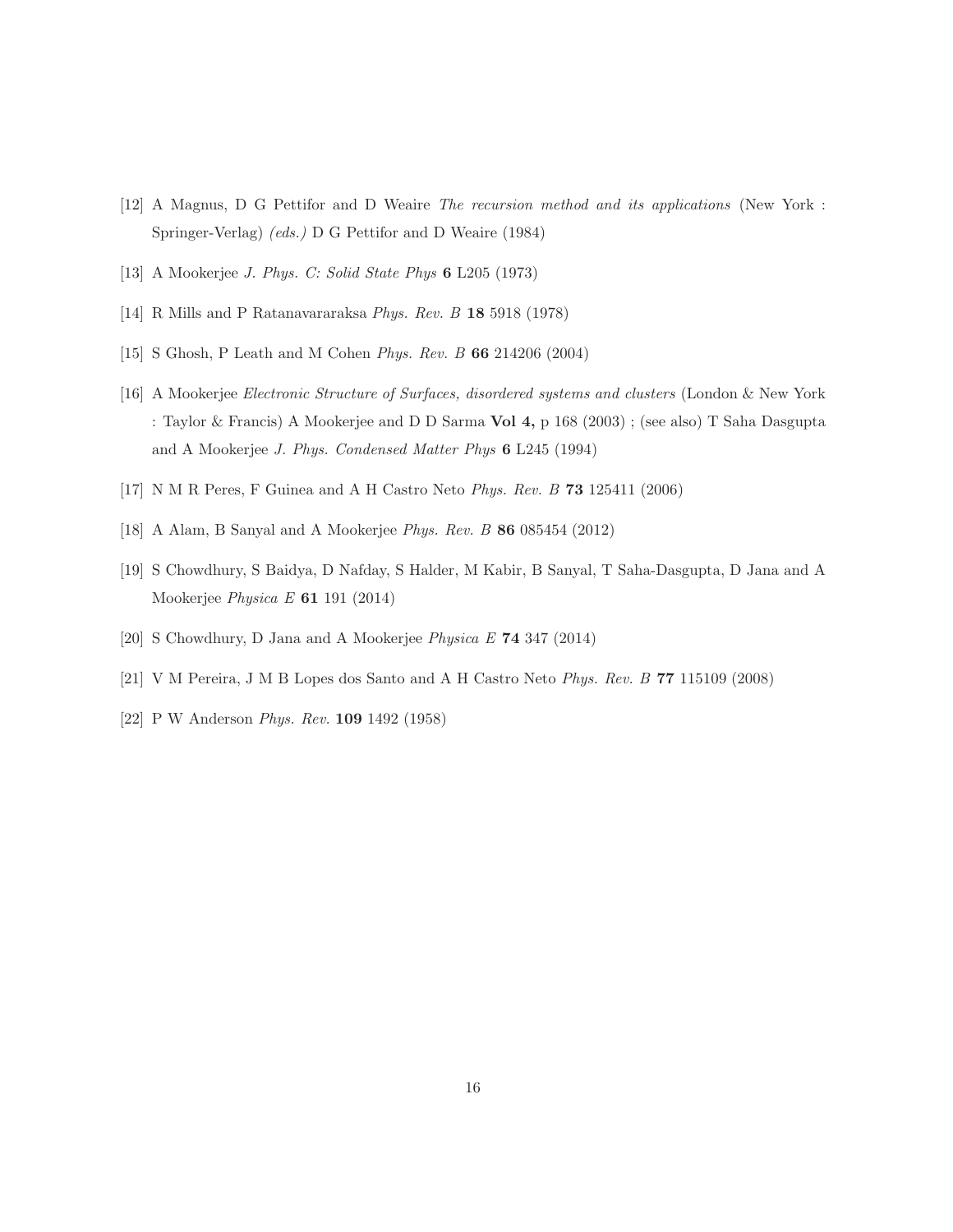# Figure Captions

Figure 1 : (a)-(d) Ensemble of macrosystems in the configuration space of a binary alloy. (e) A single macrosystem constructed out of the microsystems shown in (a)-(d).

Figure 2 : (a) Asymptotic parts of the calculated graphene Green function continued fraction coefficients obtained by recursion for 5% voids and (b) the same for 1% voids.

Figure 3 : (a) The all orbital TB-LMTO band structure for graphene.(b) The downfolded  $p_z$  bands based on the single band effective Hamiltonian. (c) The orbital projected partial density of states.

Figure 4 : (a),(b),(c):TDOS for Graphene using configuration averaging for 1, 2 and 10  $\%$  voids respectively. (d),(e),(f):TDOS for Graphene using spatial averaging for 1, 2 and 10 % voids respectively.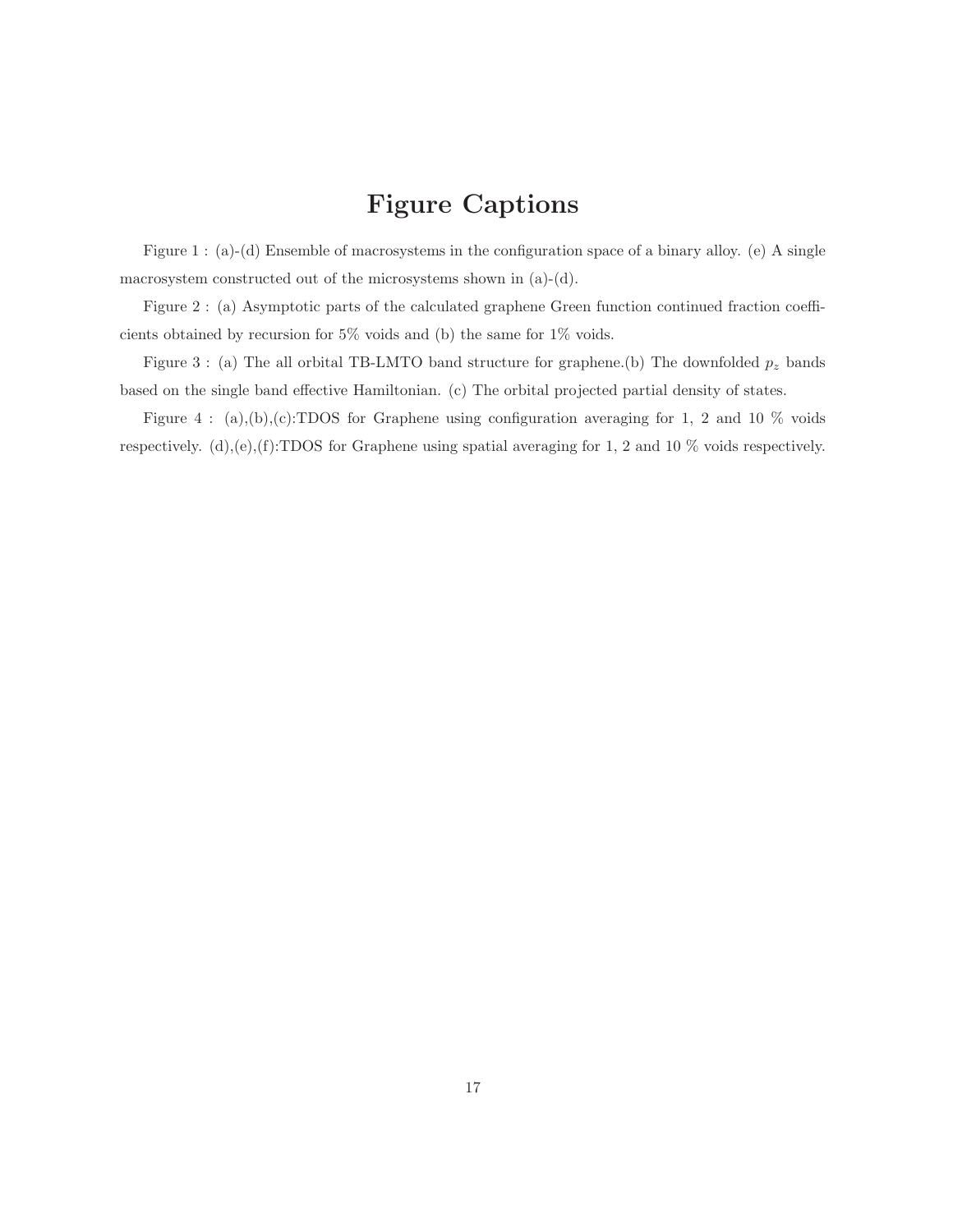

<span id="page-17-0"></span>Figure 1: (a)-(d) Ensemble of macrosystems in the 'configuration space' of a binary alloy. (e) A single macrosystem constructed out of the microsystems shown in (a)-(d).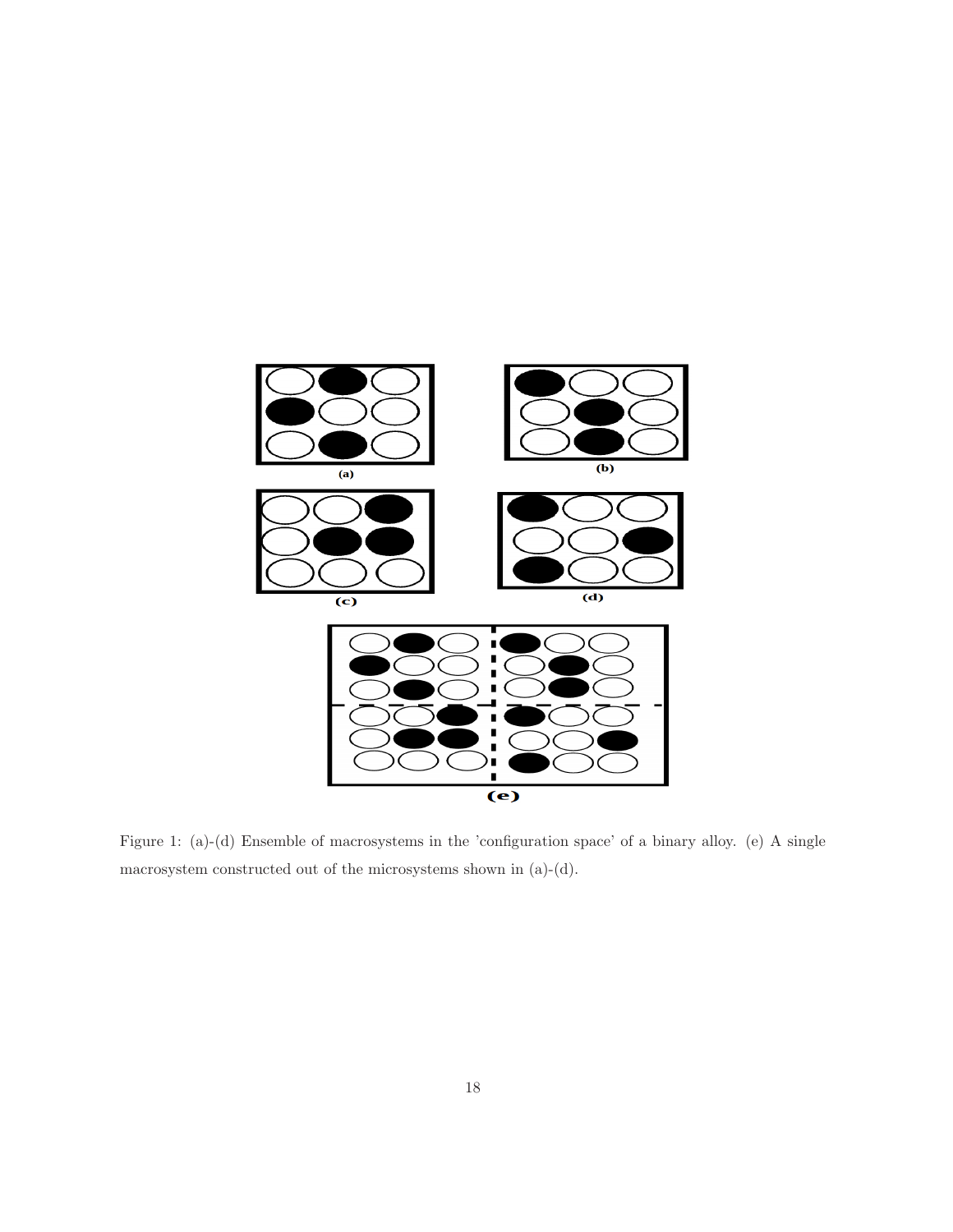

<span id="page-18-0"></span>Figure 2: (a) Asymptotic parts of the calculated graphene Green function continued fraction coefficients obtained by recursion for  $5\%$  voids and (b) the same for  $1\%$  voids.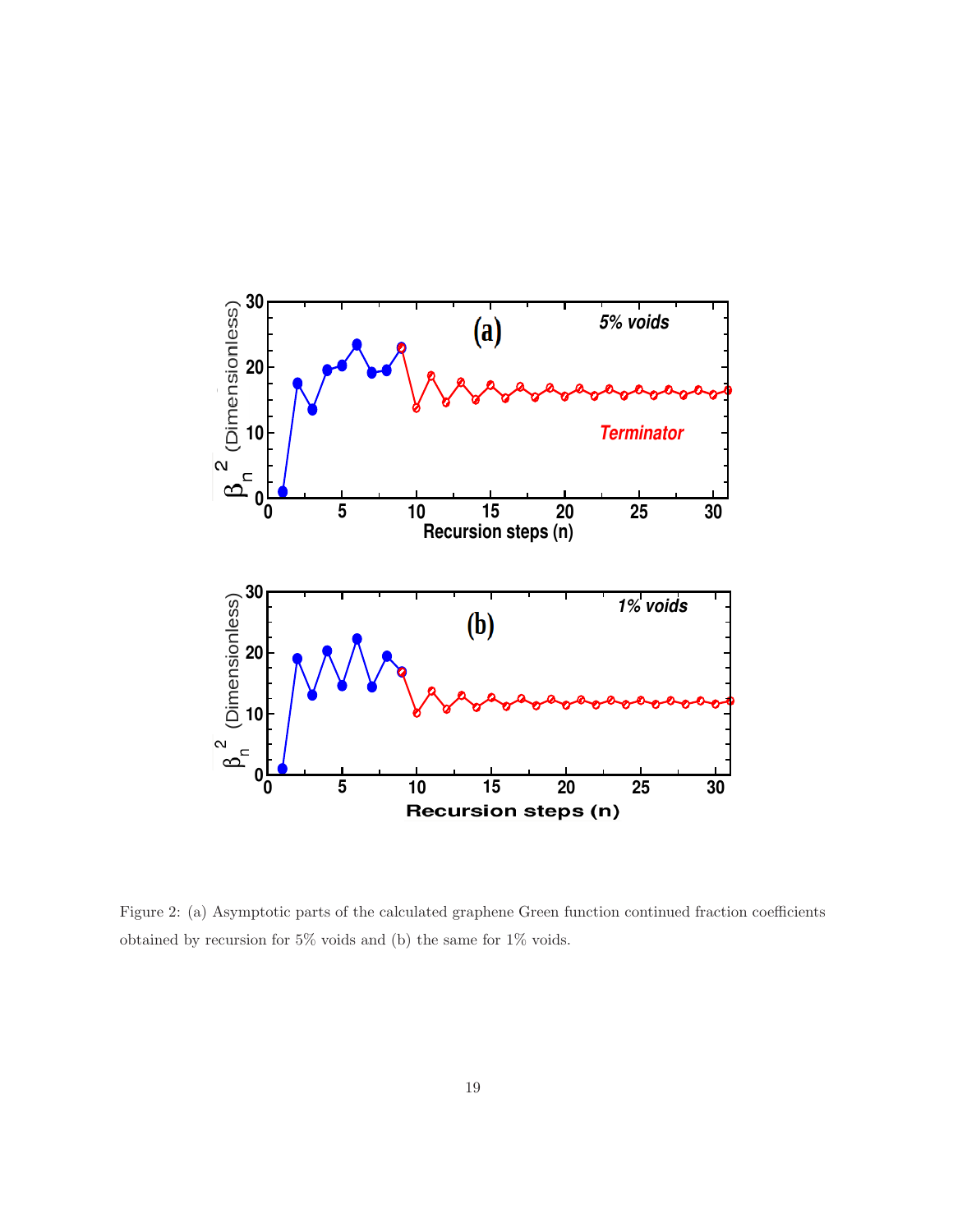

<span id="page-19-0"></span>Figure 3: (a) The all orbital TB-LMTO band structure for graphene. (b) The downfolded  $p_z$  bands based on the single band effective Hamiltonian. (c) The orbital projected partial density of states.